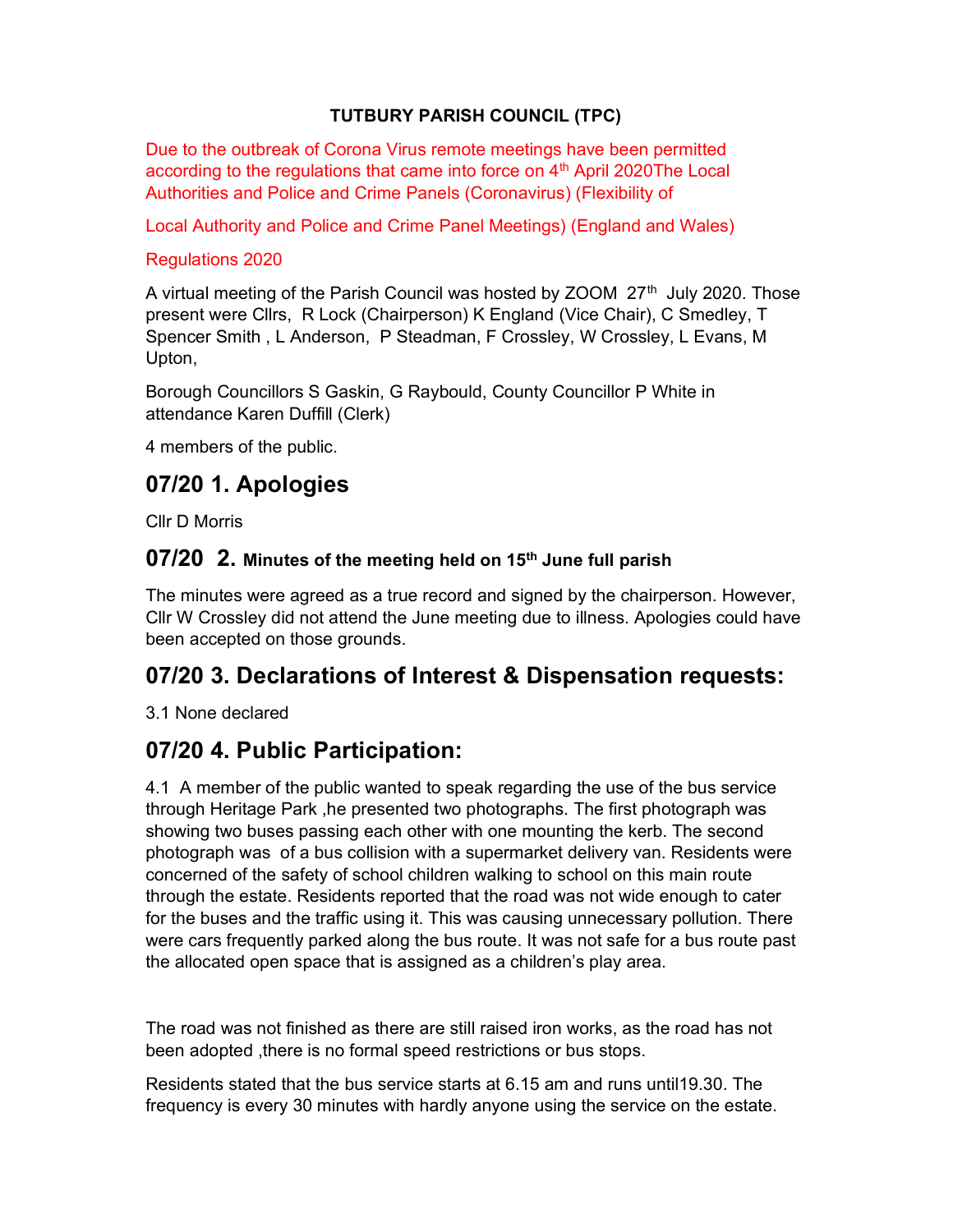Double decker and large buses were too large and not required for the passenger numbers using it.

Residents thought that the short walk to the nearest nus stops on Burton Road were sufficient.

One resident raised concern of the dangerous exit from Heritage park and the overgrowth of vegetation at the entrance to Heritage park was dangerous due to the speed on the A511. He requested that the vegetation was cut back that was reducing the footpath. Accidents and near misses have increased on the A511 and on Heritage park. The footpath on Burton Road from the furthest exit on Heritage Park is inadequate.

# 07/20 5. Clerks Report including correspondence

#### Updates

5.1 The Borough Council have taken ownership of the overgrown tree problem on Portway Drive.

5.2 The County Council have written to residents that are affected by the proposed Traffic Regulation Order relating to the installation of speed cushions and changed in parking restrictions around the village. The deadline to respond to the consultation is July 22nd

The bench has been installed into the High Street Bus Shelter.

5.3 The clerk has instructed the Triangle contractor to remove the large tree stump left on the Triangle.

5.4 Large groups of young people have been reported to be gathering at the weir and leaving large amounts of rubbish. Local residents have been clearing the rubbish and the land owner has been collecting it. The clerk has informed the police and the Borough council and requested that the large amounts of rubbish are left at the Mill site to be removed by the Borough Council. The cricket club have also requested larger bin collection at the Mill site. Cllr G Raybould and S Gaskin have been assisting with the issues. Police Officer Lee Parden will try and provide police presence when the next warm spell of weather is forecast to try and ask people to take their rubbish home and conform to social distancing.

5.5 Additional car parking lines have been painted in Duke Street carpark, following the removal of the bins.

5.6 The strip of land that was causing concern for residents in Queens Rise was owned by resident in Norman Road and he reported that a dropped kerb has been requested. Once installed parking across it will not be possible.

5.7 The remaining tree work removal from the closed churchyard will take place on Monday 3<sup>rd</sup> August.

5.8 The complaint logged with Lloyds bank is now resolved and we now have the necessary processes in place to start online banking. Due to the time and the amount of phone calls taken in resolving this compensation of £220 has been awarded to the parish council.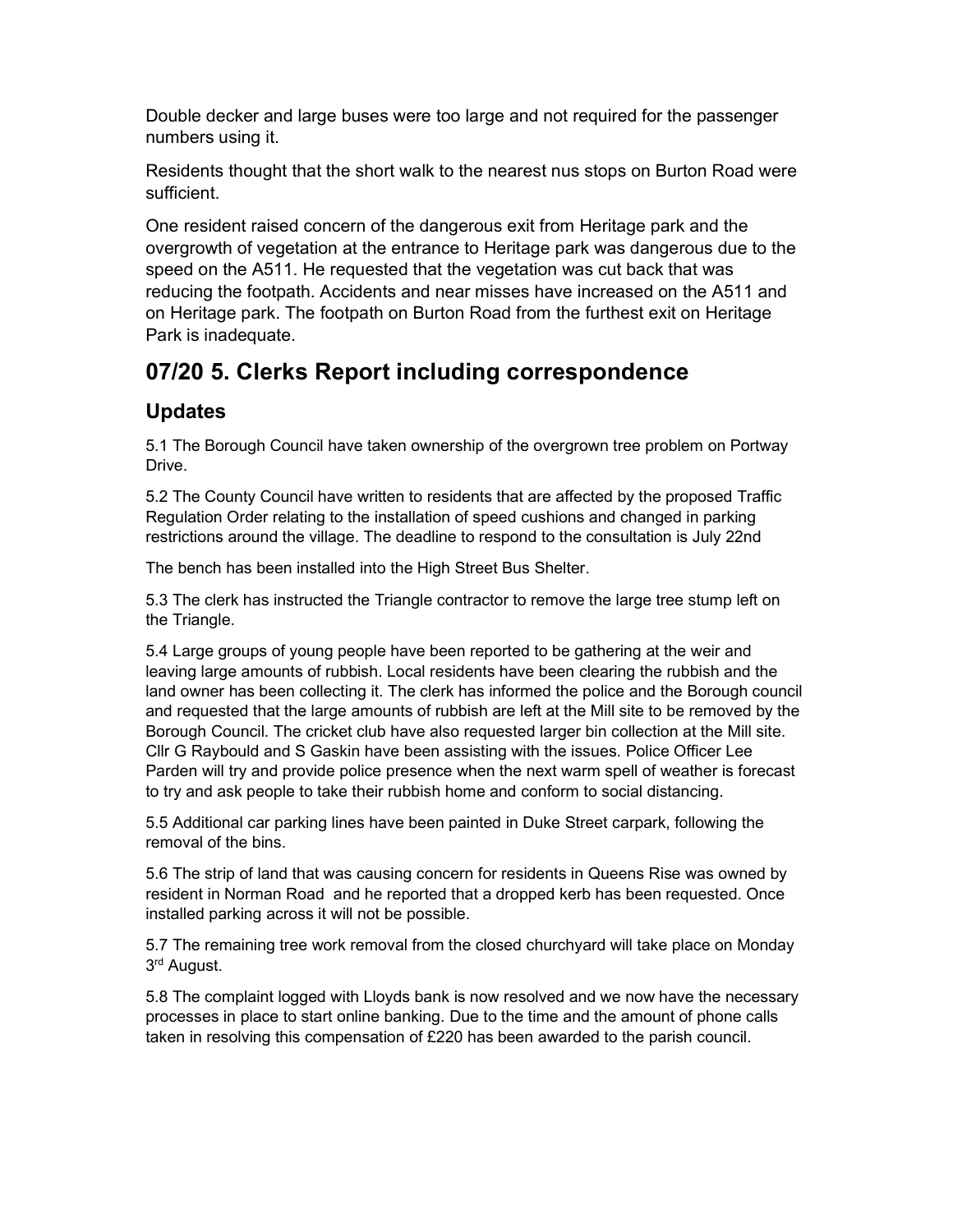#### Correspondence

#### 5.9 Mill Fleam concern

The Civic Society have worked hard in trying to get work done and to get the Fleam flowing again over many years and sadly, due to so many issues, still no work has been done. Back in 2014 Andy Mason (ESBC?) had been in touch with the Environmental Agency. The Civic Society understand that the Fleam should be maintained by the Borough Council and should be allocated annual financing. At that time reeds were one of the biggest problems as they grow and then fall and produce silt.

There is stagnant water in places which is causing concern.

Following the Facebook shout out, a lot of response and pictures have been shared on how it used to look and I, as do many others, feel something must be done. Would the parish council be in agreement that something needs to be done?

#### 5.10 Football Grant Application

Tutbury Tigers have submitted a preliminary £7600 grant from the Football Foundation for portable floodlights and a storage container. A minimum of 25% of this value needs to be contributed by Tutbury Tigers

The plan is to allow for some partial winter training at Cornmill lane (pitch condition and weather permitting) to reduce the annual training costs at St Georges Park .This accounts for approximately 70% of annual outgoings of Tutbury Tigers. With the financial savings the club could then reinvest this into pitch improvements / maintenance and training kit / equipment.

The details of this grant for 10 x LED battery powered portable floodlights and a 4m x 2.1m container for secure storage. Battery powered will mean that no generator is required to eliminate noise pollution. The positioning and illumination of the floodlights will also mean negligible light pollution. The football club sought a statement of agreement in principle to this project and has permission and no objections to the siting of a container (location to TBC by TPC)

The clerk has sought the relevant permission from Parish charities and the Borough Council. Panning permission is not required for a portable structure under 4m high. It will be covered by permitted development. The charities committee agreed to the proposal asked that the container was the same colour as the existing one (green) and consideration of the residents was made.

5.11 An email has been received requesting the parish council to consider a skate/ pump park. This will be added to a future agenda.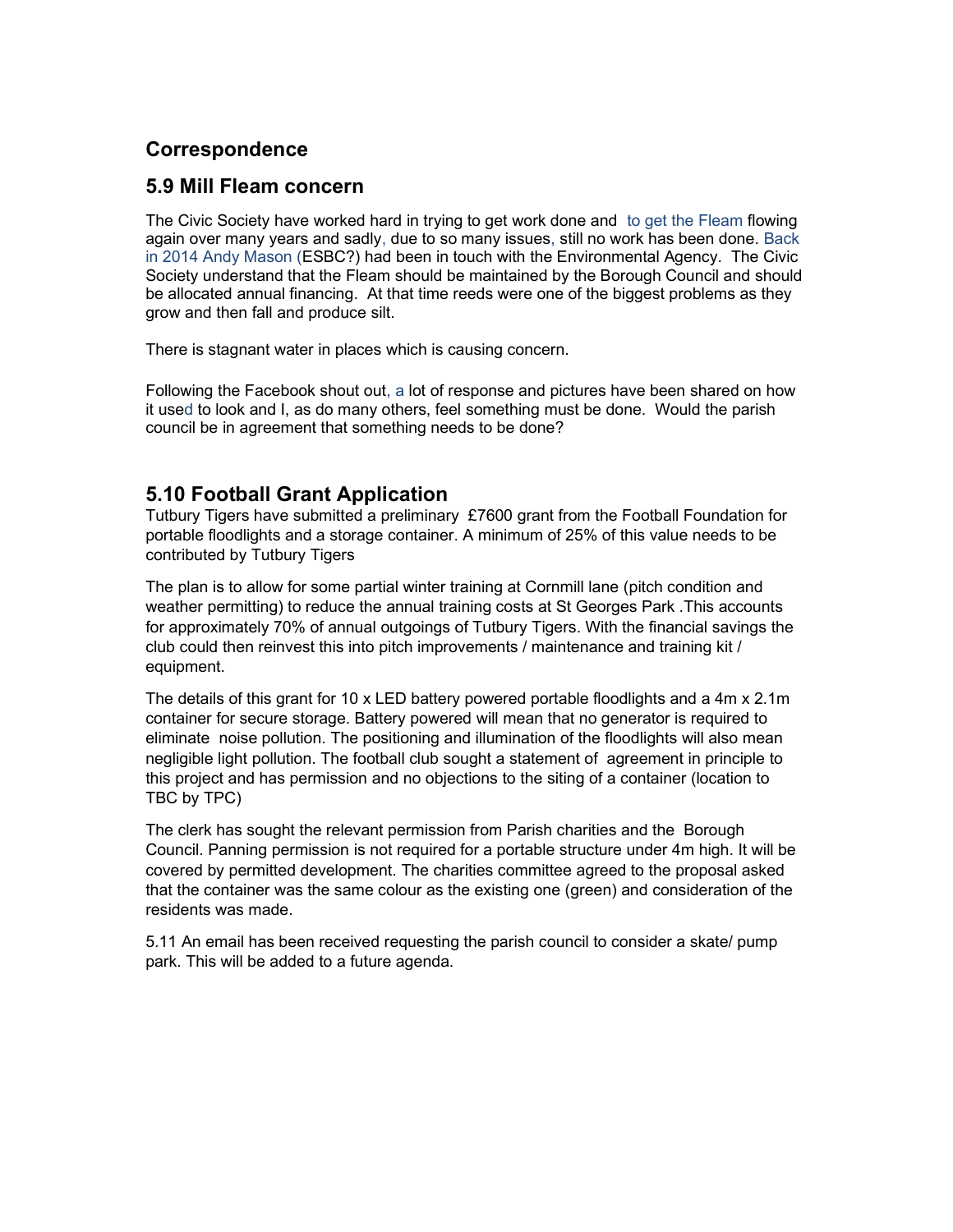## 07/20 6.0 Borough and County Council Report

6.1 County Councillor P White reassured the council that the Covid 19 spike in cases in the Shobnall and Anglesy area had been dealt with. The County council were a leading authority in getting the virus under control to avoiding a local lockdown.

6.2 The deadline for public response to the speed cushions and parking changes had been extended until the  $4<sup>th</sup>$  August due to the omission on a response slip in the original correspondence.

6.3 A member enquired if Burton Albion community support were still involved in the Covid provision for food parcels delivery etc. Cllr White had said that the demand for the parcels had dropped and was aware that Burton Albion community trust were returning to their normal summer activities and community work. However, he would clarify the situation.

6.4 Speeding on A511 This has been raised with Highways, their response suggested that reducing the speed limit with signs probably would not be effective and needs a more comprehensive solution. A resident has witnessed a number of accidents and near misses.

The overgrown footpath and overhanging trees are increasing the problem of pedestrian having to go onto the road, and motorists not being able to see the road signs. The footpath is not adequate and could be cut back and made considerably wider , allowing pedestrians and cyclists more room.

The inadequate pavement not being laid all the way from the exit on Bluebell Way into the village. has been raised on many occasions with the developers and the County Council.

#### • Mill Fleam response

Borough Councillor S Gaskin has visited the sluice gates and believes they are open as much as they can be. However, for the water to flow it requires to be dug out where the fleam joins it. This will require grants to make this possible. It would be better with the water flowing through and return this area to its former glory.

Licensing update taxi drivers can use a drive through Covid testing facility .

No Fly tipping has been reported in Duke Street car park since the bins have been removed. Cllr Gaskin has requested that the remaining bins are emptied more regularly with the increase in public use of open spaces.

ESBC cannot install bins on Heritage Park until the roads have been adopted by the cCunty Council. A member remindedthe Borough Councillor that new dog bins were required at Elm Lane.

A member asked if there will be a food collection facility. This will be guided by the government scheme for next year 2021.

A request for additional schedule collections for larger items in Duke St car park was made from two members. However, there is a small charge for this to be collected from kerbside households rather that a separate free collection from the carpark.

A member enquired if selective licences for landlords will be implemented in this area. It was though it is being looked at but not for this area at the present time.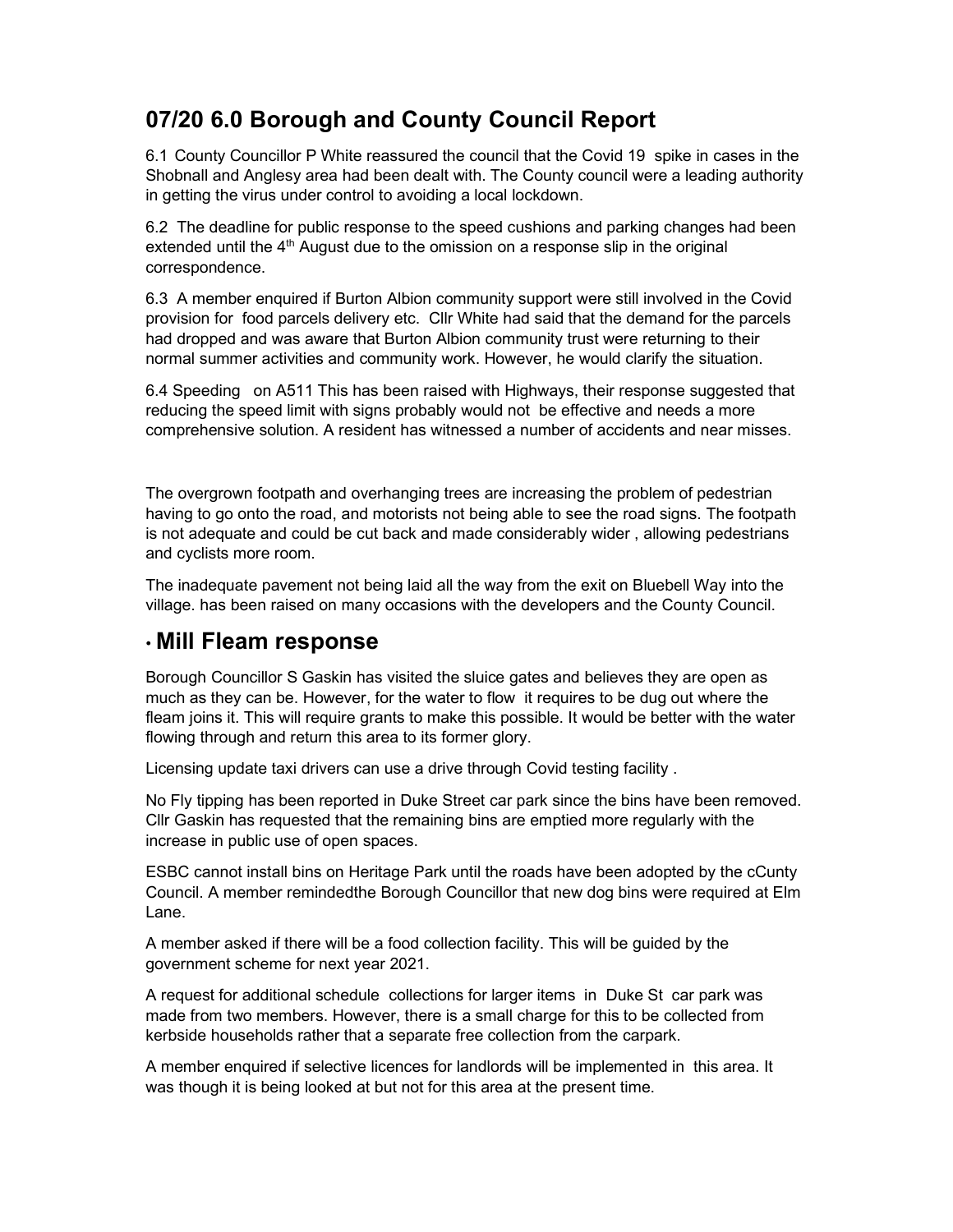## 07/20 7.0 To consider and approve the signing of the additional statutory declarations and new lease or Ferrers Avenue.

The Parish Council resolved to renew the existing lease in December 2019. The lease term was from November 2018 for three years. However, when the request was submitted to the Duchy instead of a supplementary lease being issued to be signed as previously carried out. The Duchy's solicitor has issued a new lease with additional

TENANT'S STATUTORY DECLARATION IN RESPONSE TO LANDLORD'S NOTICE THAT SECTIONS 24-28 OF THE LANDLORD AND TENANT ACT 1954 SHALL NOT APPLY TO A BUSINESS TENANCY.

The chair summarised the situation of the dealings with the Duchy. The clerk sought legal advice ,who suggested that the parish council position will be weakened and the lease is very short. The Duchy would be able to reclaim the land more easily.

The declarations required a legal witness. Given the unwillingness of the Duchy to negotiate the term of the lease and their insistence that the Statutory Declarations are signed to weaken the councils' tenancy rights. The future of Ferrers Avenue playing fields is in jeopardy and the Duchy may want to reclaim the land for development.

A member reported that this piece of land was put forward for development but was rejected at the last local plan hearing. It has always been the Parish Councils' belief to protect this land. Other members greed that there was a risk of the land being sold for development.

A member suggested that the MP should be alerted to help protect this land.

Members suggested a meeting to discuss this matter further was required as some members did not think that this should be signed.

## 07/20 8.0To review the usage of the bus service and the adoption and safety of the roads on Heritage Park

 $8.1$  Members listened to the public speaking regarding he issues on Heritage park. Members noted that the issue of the inadequate footpath had been raised with the developers, Borough Council and County Council many times and that if the footpath was improved a bus stop on Burton Road nearer the estate might be a safer option.

8.2 A member informed the council a car had collided into his fencing on Bluebell Way and had safety concerns resulting from other accidents on Heritage Park.

8.3 Members commented on the bus use prior to the Covid 19 lockdown period that they were bus users utilising these bus stops, especially elderly users who require a bus stop nearer their properties on the estate. Members were aware that there were early morning passengers using these stops.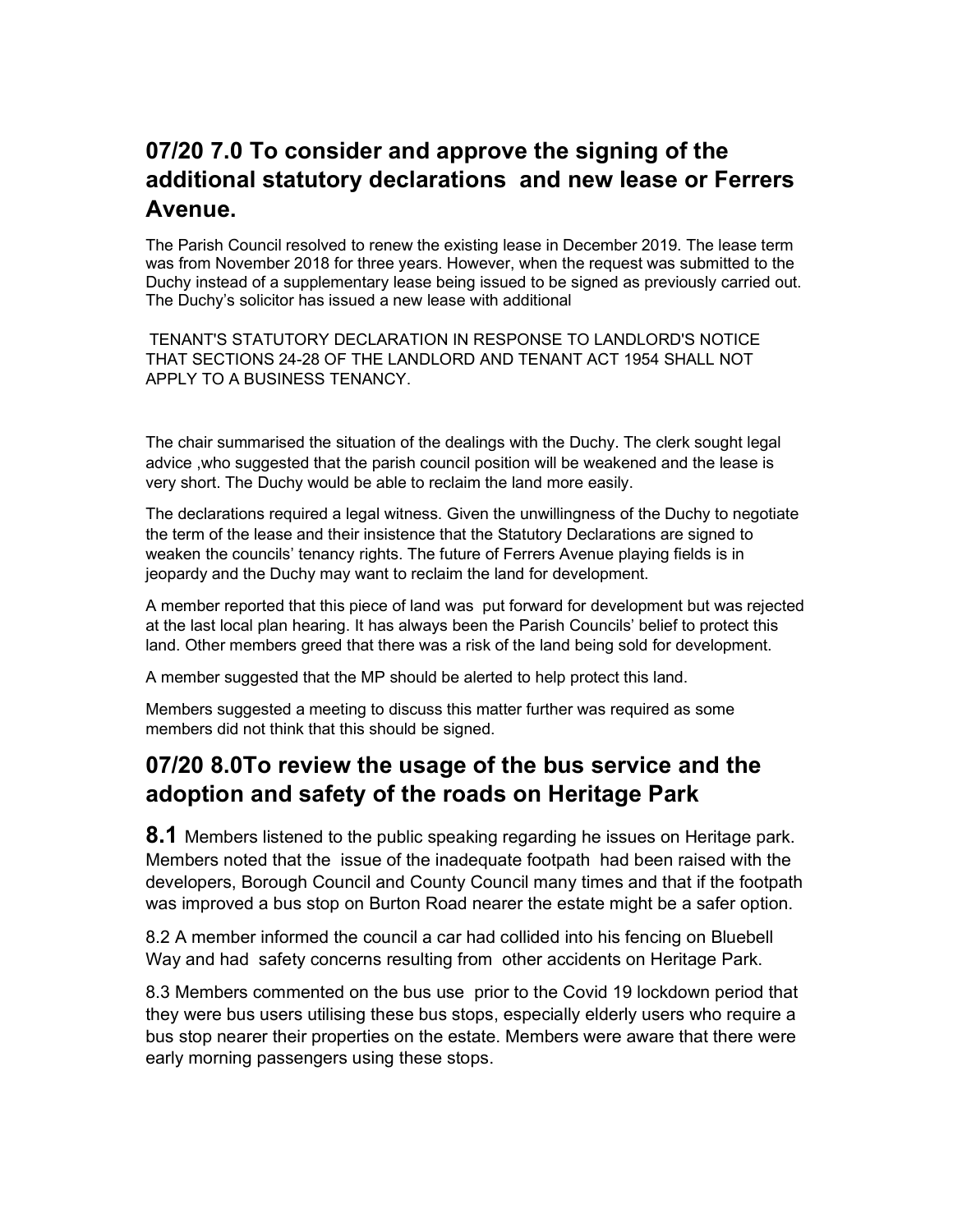8.4 Members reported that the design of the road layout was not suitable for a bus route and have previously commented on the road design, and inadequate services resulting from the road not being adopted.

8.5 The chair proposed that the Parish Council could contact the bus companies and reiterate the residents' concerns and request the usage data prior to further decisions being made,.The County Councillor had previously requested this information and appreciated the Parish Council support in following this up. It was noted that the bus service is not a Parish Council matter. However, it was proposed that the Parish Council represent the residents' concerns.

#### Resolution

Cllrs voted in favour to contact he bus companies and request usage data of the bus services through Heritage park on Bluebell Way.

## 07/20 9.0To review the feedback and approve the purchase of picnic benches for playing fields sites

- 9.1 Feedback from the letters to residents regarding the installation of picnic tables highlighted four main issues
	- 1. Antisocial behaviour
	- 2. Noise
	- 3. Parking
	- 4. Litter
	- 5.

Insufficient bins were reported as being the main issue for both sites.

The litter provision is a small bin at Ferrers Avenue. The bins at Cornmill Lane are often overflowing. A larger bin is required before the benches could be considered. A request was made to the Borough Council to increase the bins and collections of these.

Cllr Gaskin would contact the open space team to install more bins and get them emptied more regularly. The clerk suggested a recycling bin for the plastic bottles waste.

- 9.2 Members raised concern that the users would not use the bins if they were installed. Craythorne Lane in Rolleston was brought up as an example that the installation of benches was a pre cursor to antisocial behaviour.
- 9.3 The sample of residents were the close neighbours of the facilities who reported objections. This is not representative of the whole village who may want to use the facilities. Two members suggested that a certain level of usage of the facilities with noise and litter is to be expected from a playing field and residents should accept that if they chose to live near a playing field. However, more enclosed spaces are seen to be more of a problem, it is how they are monitored and managed that can make a difference as shown in other areas such as Eton Park. The chair suggested that the PCSO should be contacted to find out about anti social behaviour related to benches in the area specifically at the Mill site.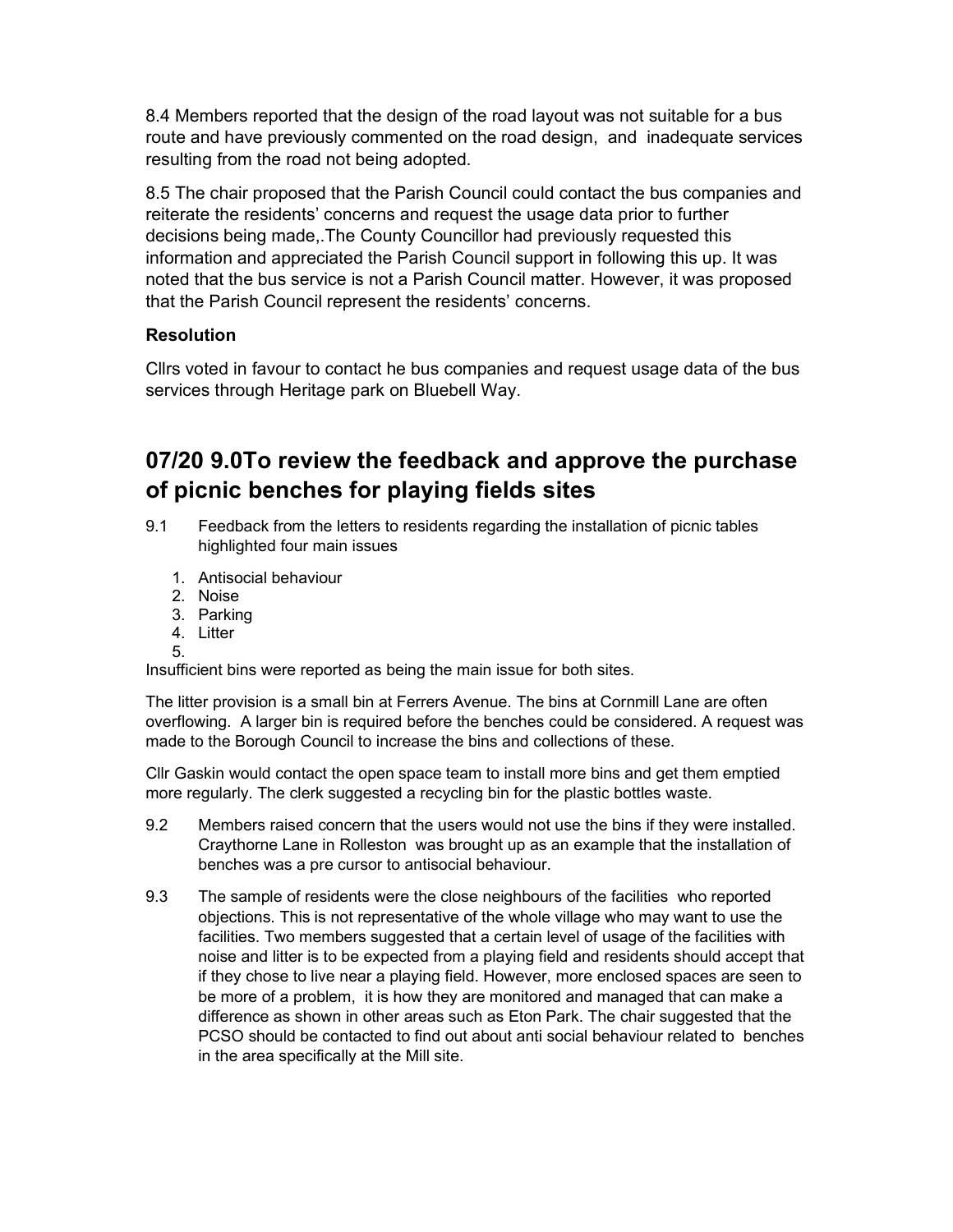## 07/20 10.0 To Review the exit from Ferrers Avenue onto Redhill Lane and approve necessary maintenance.

- 10.1 The chair had produced a document with suggestions to repair the boundary of the playing field. This was to address safety concern and prevent the informal exit from the playing field onto Redhill Lane. The council had resolved to re-establish the hedge and remove the earth bridge exit.
- 10.2 Some members suggested that it may be safer to keep the exit for pedestrians to use the exit to escape the danger of the blind bend on Redhill Lane, this exit is well used by walkers, therefore were not in favour of closing the access as there is no room for a footpath on that road.
- 10.3 The condition of the lease is to maintain the boundary.
- 10.4 There is an earth bridge with a drainage pipe through it that will need to be removed. A member queried if this was Parish Councils' land responsibility to remove. The clerk will clarify that with Highways.
- 10.5 A member suggested that a sturdier post and rail fence should be used as opposed to chestnut fencing. To keep the cyclists out. Members were concerned that it would get knocked down and the exit remade like it has done previously. With a sturdier fence there was a danger it could be climbed over, but not if chestnut hedging was next to it. It was also worth noting that the lease term had not been decided and therefore not secure to spend a large amount of money on.
- 10.6 A member suggested that signage should also be installed.

#### Resolution

Cllrs vote d in favour of the proposal to remove the earth bridge, subject to highways approval and get quotes to re-establish the field boundary, with combinations of hedging and fencing.

### 107/20 11. 0To review and respond to Standards in Public Life: Proposals on a new Code of Conduct.

The clerk requested that councillors completed the online survey that was included in the clerk's report by the deadline of 17<sup>th</sup> August.

## 07/20 12. 0 To review Rights of Way maintenance.

12.1 The clerk distributed a summary document of the issues that she has recorded after walking the footpaths for Tutbury some routes are still outstanding. The overall conclusion was that the footpaths have not been maintained for a while. There is insufficient way markers. The stiles are worn but not broken. There is lack of signage from the road for footpaths and excessive use of electric fencing which is off putting for walkers to our parish. The Rights of Way officer has suggested there are three ways of addressing the issues raised.

1. T olog all the faults for the public Rights Of Way team to address, however with only two rights of way officers for the whole of Staffordshire there would be no guarantee that all issues could be addressed.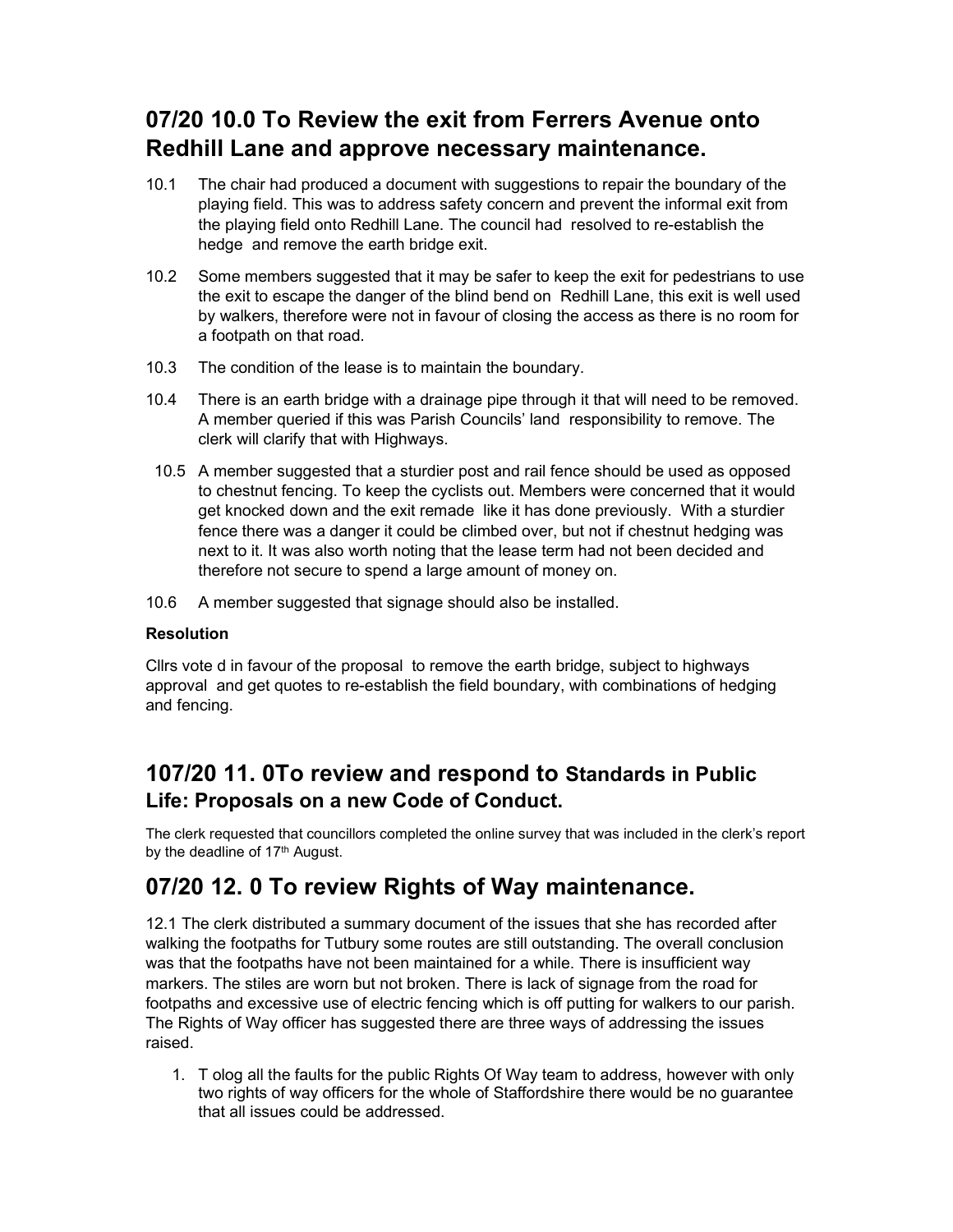- 2. Form a volunteer group and the County Council would provide the stile kits, finger posts way markers etc for the volunteers to install.
- 3. Employ a contractor to install the footpath improvements and claim a grant through the community path initiative towards the cost.
- 12.2 A member suggested that the Ramblers Association sometimes undertake volunteer work. An ex councillor could be contacted to help but councillors should be doing more to address this problem. More faults should be logged to get issues resolved.

#### **Resolution**

The clerk will log the issues raised and the council should put a proposal together for the community opah initiative to improve the network.

## 07/20 13. To approve Accounts for Payment.

The payment list issued was approved and the payments will be made by online banking. The chair and the vice chair will approve the online accounts.

| Karen Duffill<br>928.11<br>0.00<br>Clerks Salary<br>0.00<br><b>Clerks Employer Pension</b><br><b>Staffordshire County Pension Fund</b><br>289.54 | 928.11<br>289.54<br>31.00<br>43.20 |
|--------------------------------------------------------------------------------------------------------------------------------------------------|------------------------------------|
|                                                                                                                                                  |                                    |
|                                                                                                                                                  |                                    |
| 0.00<br>Karen Duffill<br>31.00<br><b>Clerks Expenses</b>                                                                                         |                                    |
| Legionella Control<br>Sterilizing Services Ltd<br>36.00<br>7.20                                                                                  |                                    |
| <b>Employee Pension Contribution</b><br>Staffordshire County Pension Fund<br>162.21<br>0.00                                                      | 162.21                             |
| <b>National Insurance</b><br>95.74<br>0.00<br><b>HMRC</b>                                                                                        | 95.74                              |
| 4.29<br>0.00<br><b>Changing Room Electricity Supply</b><br>Opus Energy                                                                           | 4.29                               |
| 0.00<br>Street cleaning and maintenance<br>M Guest<br>338.00                                                                                     | 338.00                             |
| 150.00<br>0.00<br>Mowing contract<br><b>RB Landscaping</b>                                                                                       | 150.00                             |
| <b>Chatsworth Drive Footpath</b><br>50.00<br>0.00<br>RB Landscaping                                                                              | 50.00                              |
| Maintenance                                                                                                                                      |                                    |
| Karen Duffill (ZOOM)<br>2.40<br>Zoom Meeting Software<br>11.99                                                                                   | 14.39                              |
| Joint food bank fund<br>Horninglow and Eaton Parish<br>100.00<br>0.00                                                                            | 100.00                             |
| Council                                                                                                                                          |                                    |
| bus shelter bench<br>Glasdn Ltd<br>65.21<br>326.02                                                                                               | 391.23                             |
| Viking Signs Co Uk<br>19.07<br>3.81<br>Signs                                                                                                     | 22.88                              |
| 0.00<br>7.10<br>Signs<br>Amazon                                                                                                                  | 7.10                               |
| Signs<br>4.49<br>0.00<br>Amazon                                                                                                                  | 4.49                               |
| Maintenance works<br>0.00<br>50.00<br>RB Landscaping                                                                                             | 50.00                              |
| 50.00<br>0.00<br><b>RB Landscaping</b><br>Maintenance works                                                                                      | 50.00                              |
| M Guest<br>0.00<br>52.00<br>Maintenance works                                                                                                    | 52.00                              |

### 07/20 14.0 To review the Draft Boundary Review report.

14.1 The Clerk distributed the proposed ward information as a result of the initial consultation and asked for the working party to read the information and report back with comments for the meeting. The clerk has put details of the consultation onto website for the public to access.

The request for Tutbury to be in its own ward has not been adopted, Outwoods parish has been split and the proposal includes only part of it in the Dove ward. Rolleston has joined the Dove ward. The proposed number of Cllrs for the new ward is now three for the larger